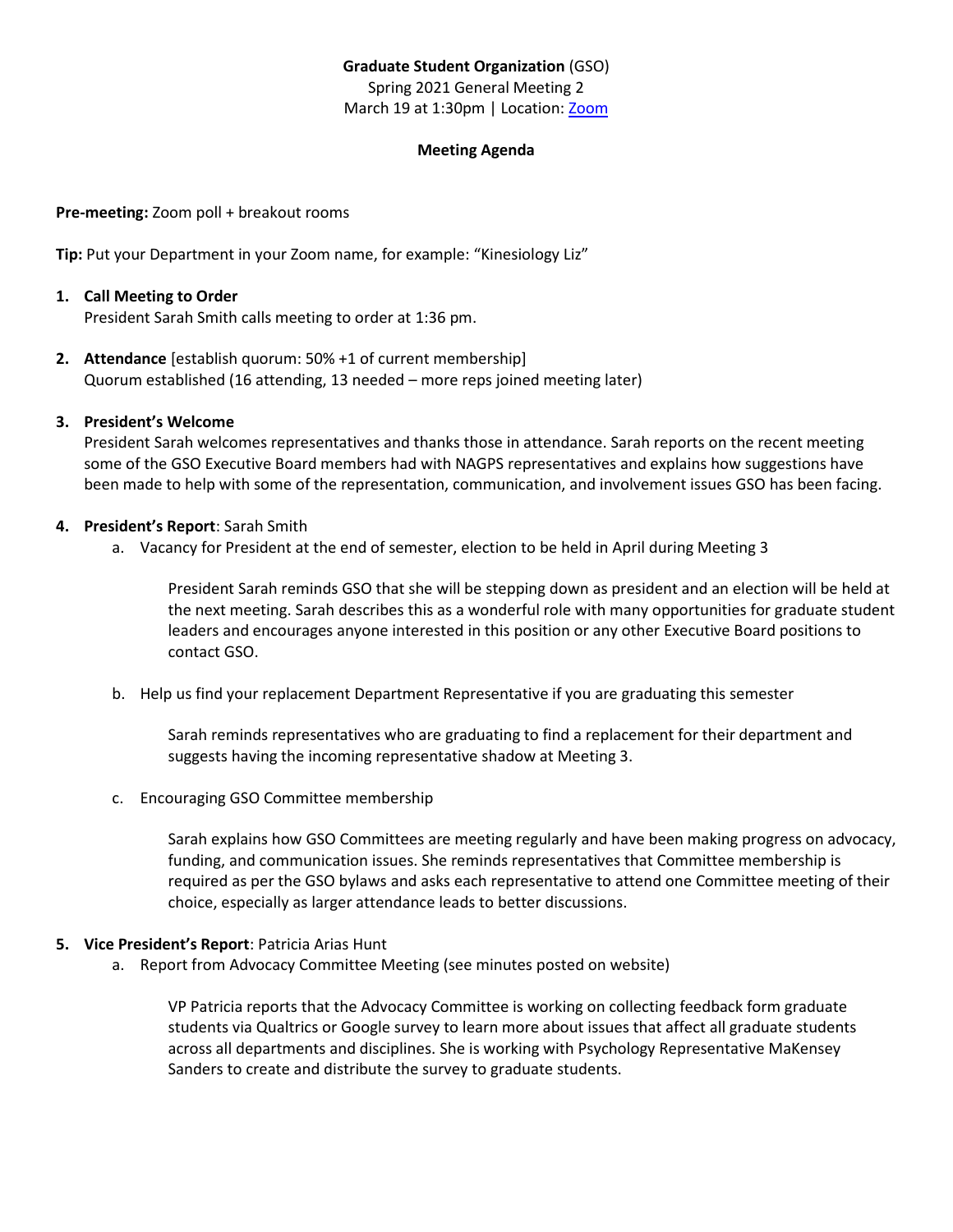b. Upcoming Advocacy Committee Meeting: Friday, March 26 at 1pm on Zoom.

The Advocacy Committee plans to discuss how to better the experiences of graduate students and how to better support department representatives, specifically how to counter the short representative turnover time and assist representatives with communicating with students in their departments. All representatives are invited to attend. Please email GSO with suggestions and questions.

# **6. Treasurer's Report**: Scott Dufreche

a. Report from Funding Committee Meetings (see minutes posted on website)

Treasurer Scott reports that all applications for consideration were approved by the funding committee, including two conditionally approved applications regarding gift card purchases and professional organization membership fees. President Sarah clarifies that upon a vote at a General Meeting, GSO approval does not constitute a guarantee of payment as the paperwork and receipts must later be verified by the Graduate School office and Purchasing Office who may find the request conflicts with University or state policies.

Scott reports that he personally applied for "other" funding to purchase tickets for students to attend the virtual NAGPS conference. President Sarah explains that this is a conference hosted by Arkansas State for graduate students, in all disciplines. She describes how this is a great opportunity for students and that approval of this funding would allow GSO to purchase 50-79 tickets for students to attend.

b. Upcoming Funding Committee meeting: Monday, April 5, 2021 at 5pm on Zoom

Scott invites all representatives to attend the next Funding Committee meeting for the last chance to consider funding applications for the Spring 2021 semester.

- c. University confirmed GSO account balance at start of semester as \$70,000+ (amount includes new money from SP21 fees); the spreadsheet shared for this meeting reflects this updated total
- d. Final deadline for all applications this semester is April 2, 2021
- e. Upcoming small change to funding application webform: instead of uploading files, students will share a link to their documents from OneDrive

## **7. Secretary's Report**: Liz Heintz

a. Vacancy for Secretary at the end of semester, election to be held in April during Meeting 3

Secretary Liz reminds GSO that there will be a vacancy for Secretary and an election will be held at the next meeting. She explains how she has enjoyed this role in the short amount of time she has been with the Executive Board and encourages representatives who would like to get involved to consider running.

b. Upcoming updates to website page for [Funding FAQs](https://gso.louisiana.edu/node/27)

Liz explains how she has been looking at updates to the GSO website that would make the application process easier for students, including updating FAQs and separating them by funding categories and providing templates for student and faculty letters to GSO by funding category. She will email representatives when sample templates have been posted and would like students to be able to use them prior to the deadline for Meeting 3.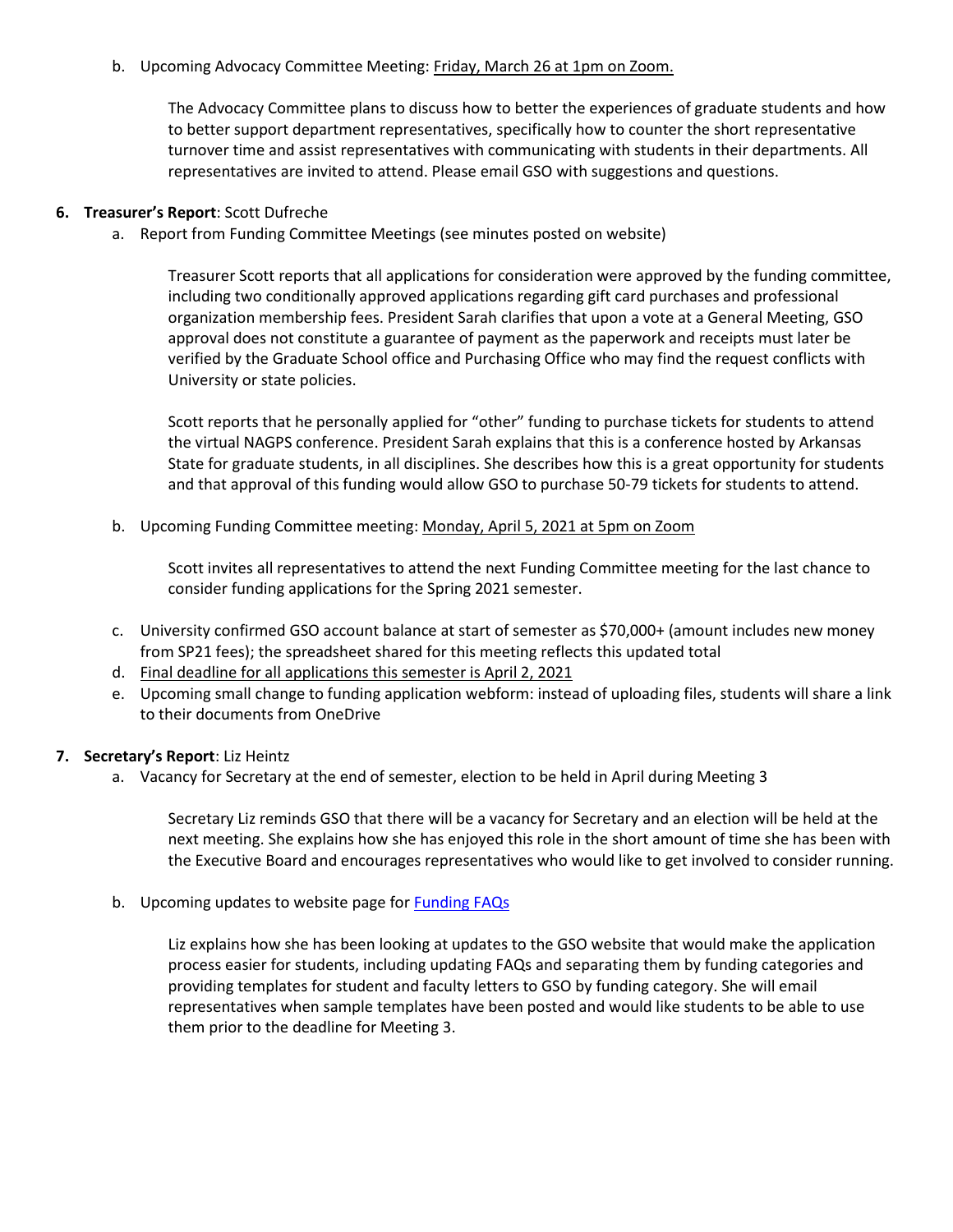#### **8. Public Relations' Report**: Hilda Ofori-Addo

a. Vacancy for Public Relations Officer at the end of semester, election to be held in April during Meeting 3

PR Hilda reminds representatives that an election for Public Relations Officer will be held at the next meeting.

a. Report from Communications Committee (see minutes posted on website)

Hilda requests that representatives join the Communications Committee to help increase communication within GSO and between GSO and the University. President Sarah explains that this Committee involves many transferable skills, such as graphic design and social media communication.

c. Upcoming Communications Committee meeting: Friday, March 26 at 2pm on Zoom.

Reps. Maggi Bienvenu and Victoria Landry suggest discussion of increased GSO communication to graduate students via The Grad School because of difficulties of representatives contacting students in their departments, specifically regarding funding deadlines.

#### **9. Old Business**

## **10. New Business**

a. Decision on Bylaw proposal for certification exams or licensure (see bottom of next page in red italics)

President Sarah recaps the previous discussion about wording current GSO bylaws to allow certification exam funding. Sarah clarifies that this funding would be allowed only once per exam per student and that this falls under Research Supplies/Equipment funding.

Rep. Maggi questions the broad statement of "complementing a student's degree." Suggestions are made to create a list of approved exams that students can apply for funding for by department or changing the wording so it is not as broadly encompassing exams, as immense monitoring of this category would be necessary.

Motion passes to move forward to not adopt the proposal as is but to continue to revise the wording of the bylaw for clarity with final consideration at Meeting 3, perhaps by compiling a list by department of necessary exams.

- b. Vote on Funding Applications for General Meeting 2 [see budget spreadsheet]
	- i. "Travel" *With* Academic Duties Appropriations, Travel *Without* Academic Duties Appropriations, "Other" (Programming)
	- ii. Research & Supplies Appropriations, Thesis/Dissertation Printing Appropriations

Treasurer Scott presents applications approved by the Funding Committee for GSO General Meeting vote.

President Sarah presents organizational dues funding opportunities for discussion with support for the current application but concerns that funding of this type may be exploited and difficult to approve. VP Patricia says that a bylaw would be necessary for continued approval of organization membership fees. Scott communicates the struggles of creating bylaw wording that would benefit every department and suggests approval based on faculty letter. Rep. Maggi expresses support for the specific application in question based on the access to research articles, considering it Research Supplies/Equipment funding.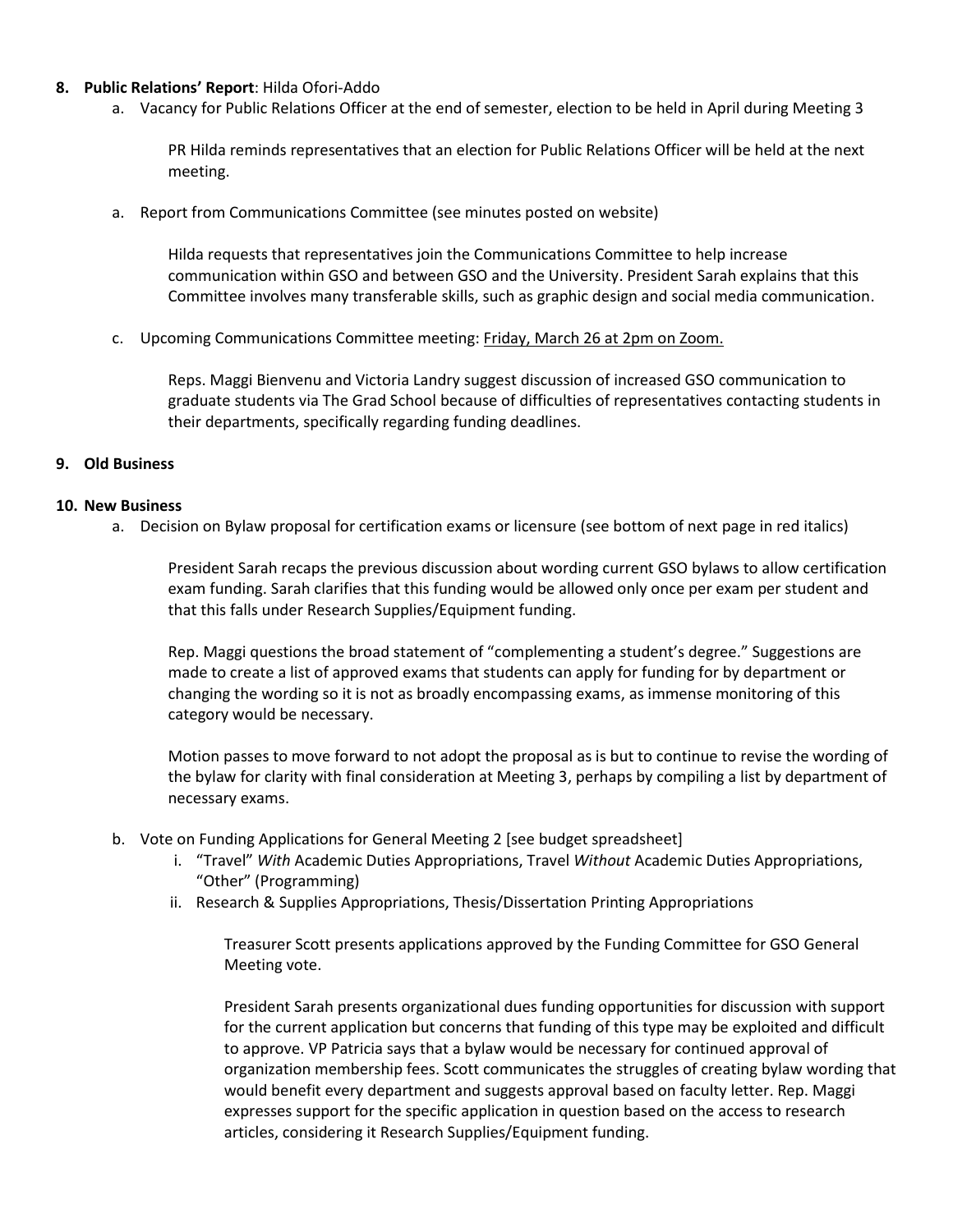Motion passes to block approve all funding applications as presented by the Funding Committee, with removal of one application for research/supplies that is for gift card purchases (to incentivize thesis survey participation).

Discussion of gift card purchase not being excluded by GSO Bylaws but highly unlikely to be reimbursed by the University because of existing policies. Motion passes to inform student that application for research and supplies (gift cards) is considered "pending" as we gather more information about the application (is this request in the semester of need? can the student work with department in another way to fund?).

# **11. Other Advocacy/Concerns/Questions**

## **12. Announcements**

a. Graduate School calendar of events[: https://calendar.louisiana.edu/graduate-school/](https://calendar.louisiana.edu/graduate-school/)

President Sarah reminds about the Grad School's gardening event happening the weekend of March  $27<sup>th</sup>$ to create a community garden at Cajun Village and encourages representatives to participate.

b. NAGPS South Central Regional Conference April 17-18, 2021 registration through GSO: <https://gso.louisiana.edu/resources/nagps-south-central-conference-2021>

Sarah invites representatives to attend and commends NAGPS on their help with our GSO. She says they are a great leadership program and will put on a valuable conference. There will be students from 10 different universities across several states, with lots of networking time. Workshops on professional development and career readiness.

- c. Putting the "FUN" in GSO's Friday FUND-day meetings!
- d. After this meeting, GSO will follow-up via email to Reps with notes you can relay to your departments' students.
- e. The next GSO General Meeting will be held on April 9, 2021. The deadline for applications to be considered for that meeting (all categories) is April 2, 2021.

Sarah reminds that students can only apply for funding during the summer semester if they are enrolled during the summer. Students who are not enrolled during the summer should apply for funding in the fall.

## **13. Adjournment**

President Sarah adjourned the meeting at 2:28pm.

Minutes prepared by Elizabeth Heintz, GSO Secretary